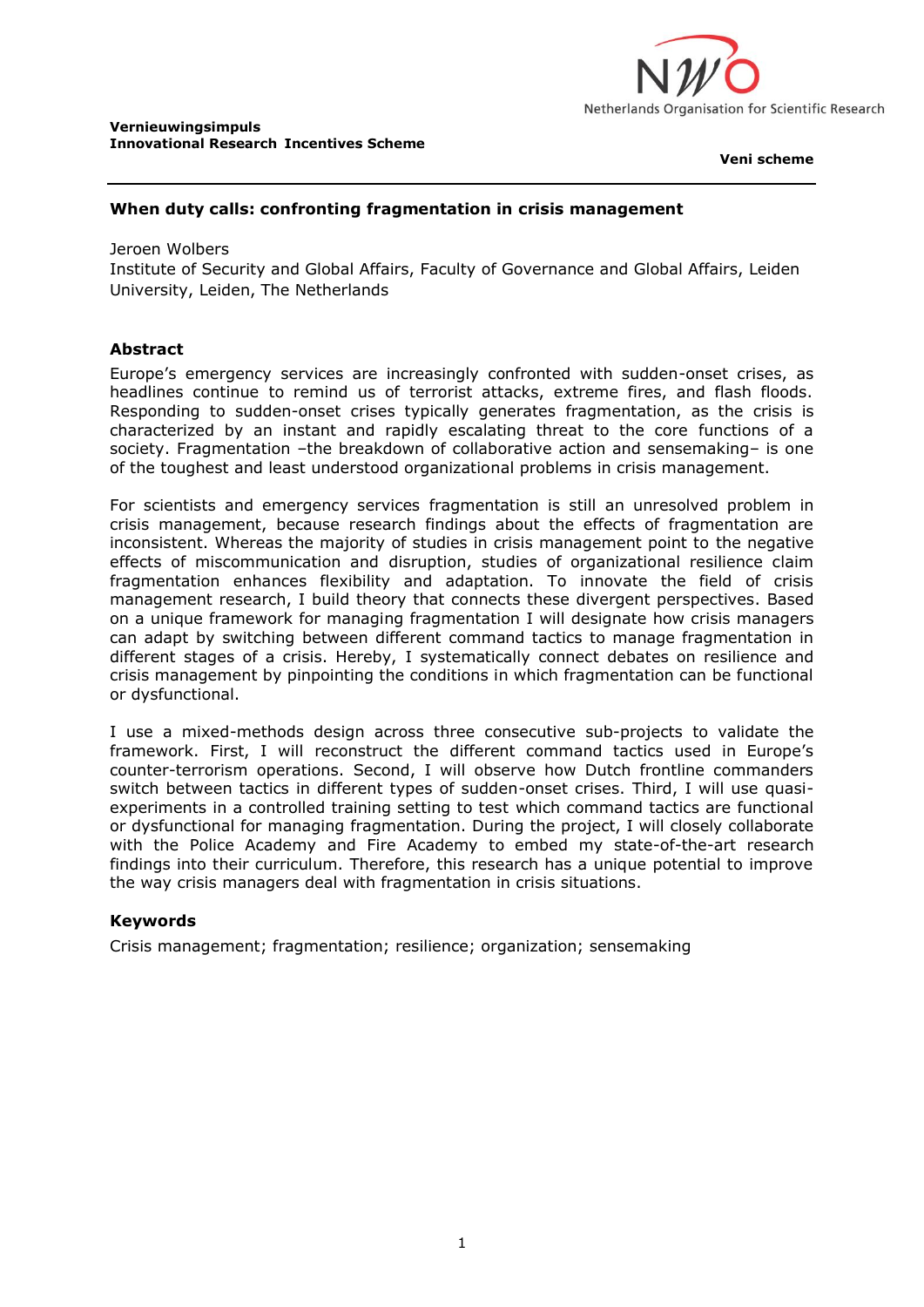

**Veni scheme**

## **Introduction**

Europe's emergency services are increasingly confronted with sudden-onset crises, as headlines continue to remind us of terrorist attacks, extreme fires, and flash floods. Responding to sudden-onset crises typically generates fragmentation, as the crisis is characterized by an instant and rapidly escalating threat to the core functions of a society (Quarentelli, 1993; Boin et al., 2017). Fragmentation –the breakdown of collaborative action and sensemaking– is one of the toughest and least understood organizational problems in crisis management (Drabek, 1985; Weick, 1993; Quarantelli, 1997; Cornelissen et al., 2014; Wolbers et al., 2017).

For scientists and emergency services fragmentation is still an unresolved problem in crisis management, because research findings about its effects are inconsistent. Whereas the majority of studies point to the negative effects of fragmentation like miscommunication and disruption (Rimstad & Sollid, 2015; Cornelissen et al., 2014), others claim it enhances flexibility and improvisation (Mendonça & Wallace, 2004; Kendra & Wachtendorf, 2003).

On the one hand, crisis management literature portrays integration as the ideal, and fragmentation as a negative outcome that needs to be prevented. Research has, for example, pointed to the need for integration by stressing the importance of command and control (Jensen & Thompson, 2016). On the other hand, organizational resilience literature indicates that fragmentation stimulates resilience –the capacity to proactively adapt and recover from disturbances– by fostering improvisation and creativity (Comfort et al., 2010; Williams et al., 2017; Boin et al., 2010).

These studies thus reveal scattered ideas and a lack of consensus around the question how fragmentation affects the quality of crisis management operations. Without theory that can help us understand when and why fragmentation has positive or negative effects on crisis management, it's impossible to provide practitioners with solid advice to properly guard society against the threats caused by sudden-onset crises.

## **Overall aim and key objectives**

I aim to innovate the field of crisis management by presenting a unique framework for 'resilient crisis management' that bridges previous discrepant lines of thought on the effects of fragmentation. It systematically connects research on crisis management and resilience by, for the first time, explaining how crisis managers can manage fragmentation by adopting different command tactics.

I will establish and test the framework by addressing the following research question:

*How do crisis managers adapt their command tactics to manage fragmentation, and to what extent does their adaptation influence the effectiveness of crisis management operations?*

My research will improve the capacity of crisis managers to deal with fragmentation. I am in a unique position to undertake this research, because I have developed close working relations with the field in progressing crisis management theory (Wolbers et al., 2017; Wolbers, 2016; Wolbers, 2016b; Wolbers et al., 2016; Noori et al., 2016; Mulder et al., 2016; Boersma et al., 2016; Treurniet et al., 2015; Boersma et al., 2014; Wolbers & Boersma, 2013; Wolbers et al., 2013; Boersma et al., 2012; Boersma et al., 2010).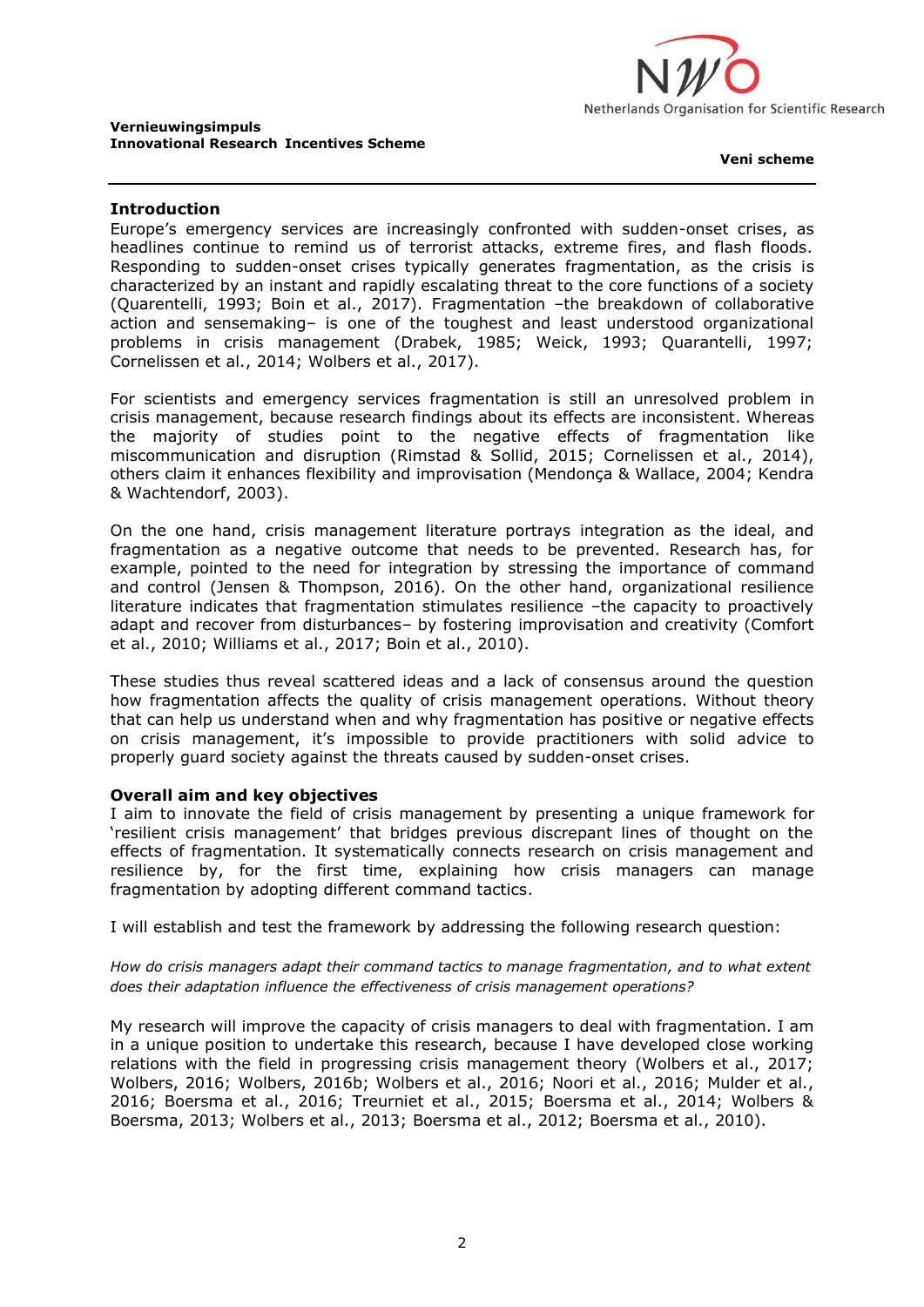

**Veni scheme**

## **Scientific relevance and challenges**

The lack of consensus between the debates on crisis management and resilience is currently a pressing issue in organization and management studies, signaled by a number of calls for research in high-impact journals (Williams et al., 2017; Van der Vegt et al., 2015). Bridging these debates is crucial for learning how organizations can deal with, or recover from, adversity. Recently, I have argued that an important step to create consensus is to develop a more nuanced understanding about the role of fragmentation in crisis management (Wolbers et al., 2017). Overcoming the lack of consensus has been difficult, because three challenges lead to inconsistent findings about the role of fragmentation:

- 1. Studies in crisis management often only find the negative aspects of fragmentation because of hindsight bias, which occurs when they focus predominantly on tracing back the cause of failure in a crisis (Maitlis & Sonenshein, 2010).
- 2. Research on organizational resilience, which has a positive view on fragmentation, has largely been explored separately from crisis management, most likely caused by the assumption that resilient actors are able to avoid crises (Williams et al., 2017).
- 3. Crisis situations are normally studied as unique events, making it difficult to compare across cases (Roux-Dufort, 2016).

These challenges need to be overcome, otherwise the field of crisis management cannot answer the question whether fragmentation is of help or hindrance. Failure to understand the role of fragmentation means crisis managers are unable to mitigate critical situations like the delayed response to the 2011 Breivik attack (Rimstad & Sollid, 2015), or the collapse of sensemaking that led to the death of Charles de Menezes in the Stockwell shooting (Cornelissen et al., 2014).

## **Originality and innovative character**

My research is original and ground-breaking, because I will address and overcome the lack of consensus on the role of fragmentation in crisis management.

- I will use the 'resilient crisis management' framework to explain both the positive and negative effects of fragmentation
- I will be the first to analyze and compare how crisis managers deal with fragmentation across different types of sudden-onset crises
- I contribute to the National Research Agenda route 'towards resilient societies' by advancing knowledge on how organizations deal with and recover from adversity



*Figure 1. 'Resilient crisis management' framework (Wolbers & Schakel, 2016)* The framework proposes that fragmentation can be managed in three different zones of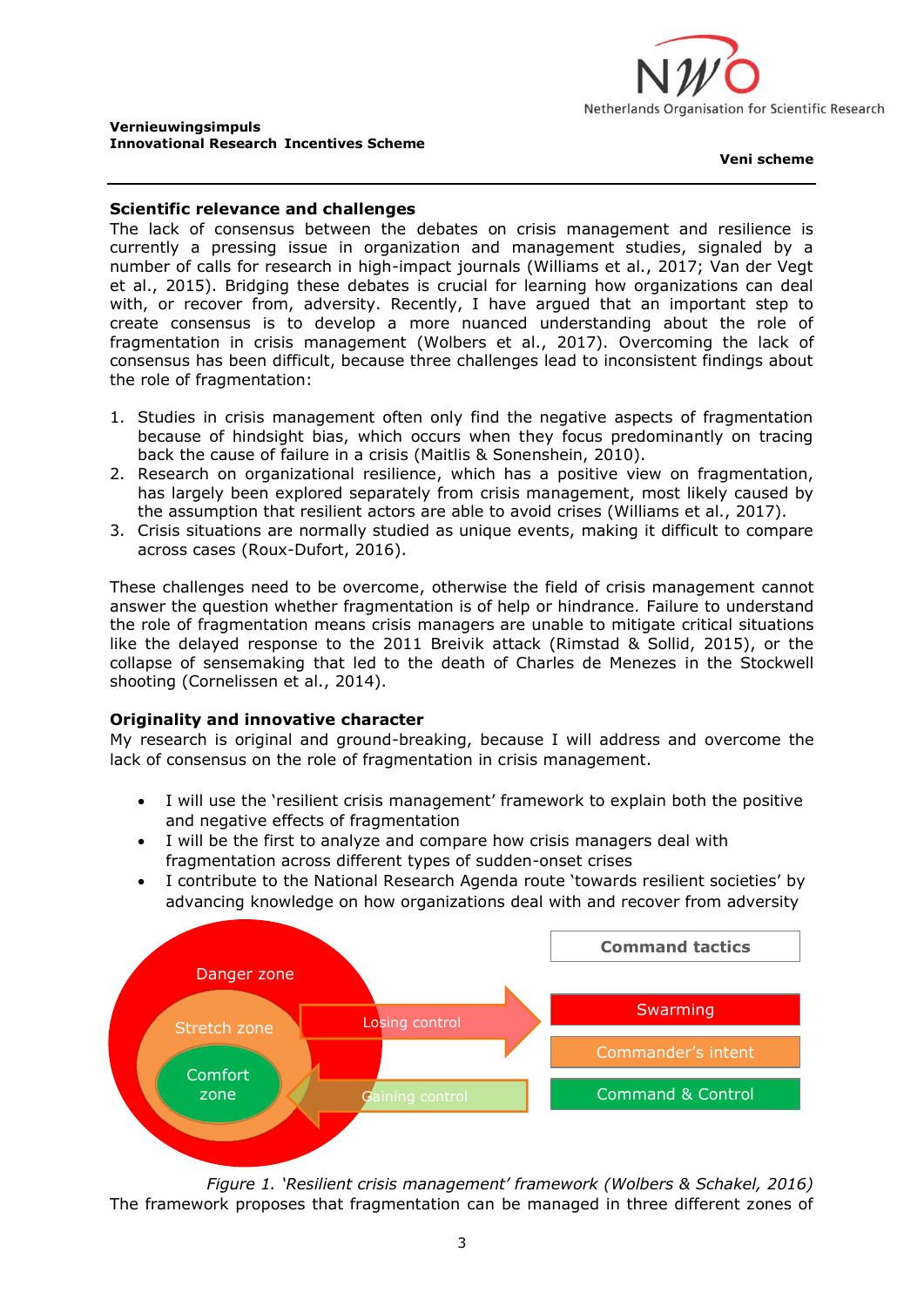

#### **Veni scheme**

operation: the comfort, stretch, and danger zone (Wolbers & Schakel, 2016). The zones classify how crisis managers make sense of the situation, and enact a corresponding command tactic (Weick, 1995). In the comfort zone, crisis managers classify the situation as predictable. Research points out that when crisis managers feel in control, they employ the tactic of command & control by using hierarchical directives to prevent fragmentation (Quarantelli, 1988). In the danger zone, crisis managers perceive the situation as unpredictable. When experiencing a loss of control due to fragmentation, crisis managers resort to the tactic of swarming, by sending in a decentralized response from multiple sides (Edwards, 2005).

To incorporate research on organizational resilience, I propose to include a new zone: the stretch zone. In the stretch zone, crisis managers experience losing control, but can be trained in commander's intent to regard fragmentation as an opportunity. Commander's intent is a military tactic that lets subordinates understand the larger context of their actions, allowing them to adapt in a way that is consistent with the aims of the commander (Cowper, 2000). This tactic stimulates resilience by giving room for creativity and improvisation. Overall, it's crucial to switch between tactics, as retaining command & control has proven to diminish response capacity (Waugh & Streib, 2006).

Based on this line of thought, I propose that:

- 1) Resilient crisis management can be enhanced by switching to a command tactic that is congruent with the zone of operation.
- 2) An incongruence between the operational zone and the employed command tactic has a negative effect on the ability to mitigate the effects of a crisis.
- 3) Whether crisis managers are able to switch between different command tactics is determined by how they make sense of fragmentation:
	- a) When fragmentation is regarded as something to be prevented, or as a loss of control, it negatively influences the ability to switch between command tactics.

When fragmentation is regarded as an opportunity, it positively influences the ability to switch between command tactics.

## **Methods and techniques**

I will investigate these propositions using a mixed-methods approach divided in three subsequent sub-projects. The initial results provide the foundation for the next project. I take an innovative step for the field of crisis management by using experiments to validate the 'resilient crisis management' framework. I have arranged unique access for data collection by collaborating with the Fire Academy and Police Academy.



*Figure 2. Sub-projects*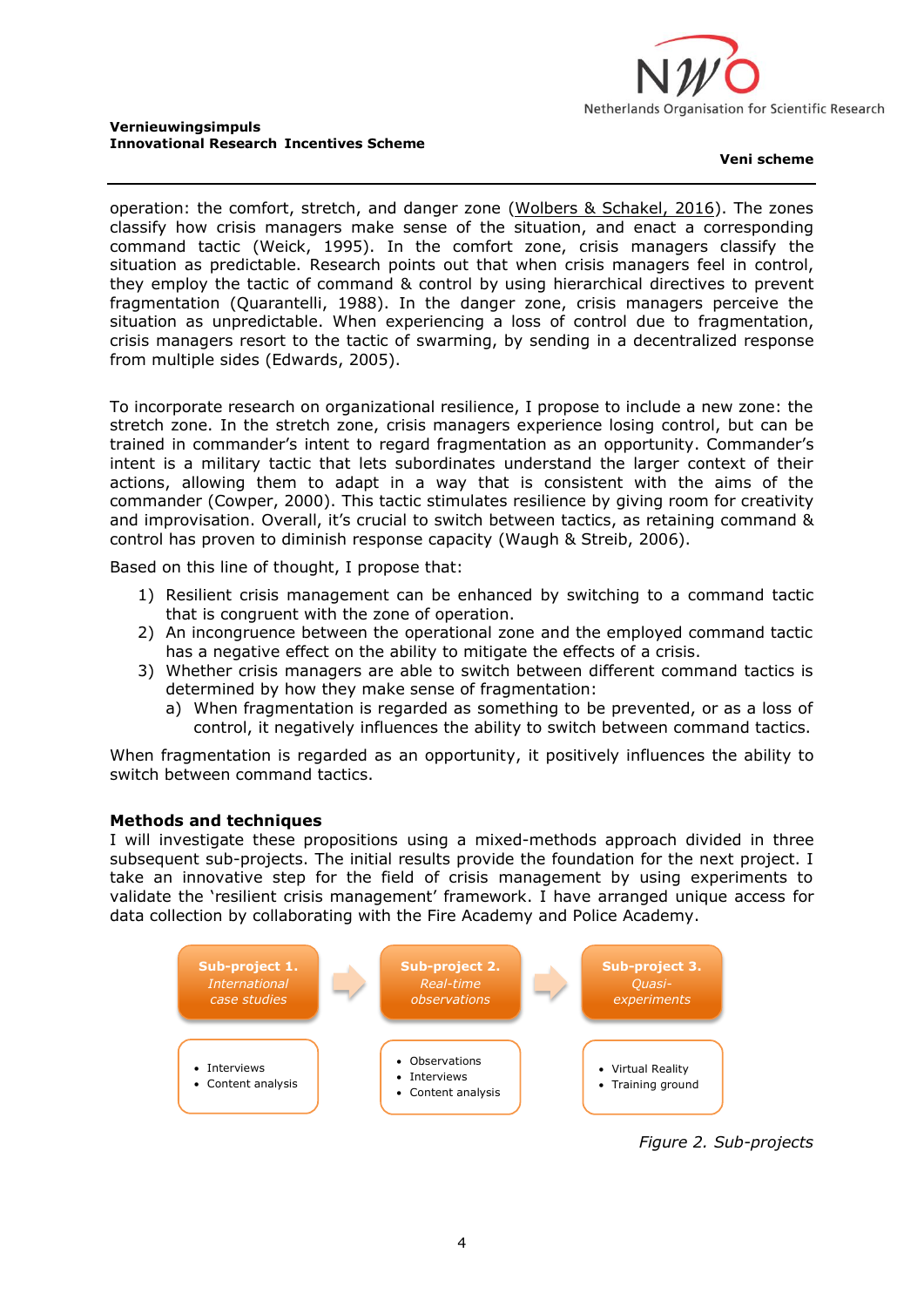

**Veni scheme**

# **Sub-project 1.** *Reconstructing command tactics in counter-terrorism operations* Objective: Test proposition 1 by studying the command tactics used in response to Europe's terrorist attacks in London, Manchester, Brussels.

Outcome: Reconstruction of command tactics used in counter-terrorism operations

The purpose of this sub-project is to identify to what command tactics commanders switch during a response operation based on **self-reporting**. I focus on counterterrorism, because this type of sudden-onset crisis exposes different zones of operation. I will **interview** the involved commanders and use **content analysis** by coding incident reports and communication logs, and by transcribing and annotating video materials from helmet cams and news feeds. The multiple case study design allows me to **draw crosscase conclusions**, which improves validity and reliability of my results (Yin, 2013).

**Sub-project 2.** *Real-time analysis of command tactics in different sudden-onset crisis* Objective: Test proposition 2 by broadening the focus from counter-terrorism operations to a range of sudden-onset crisis, such as high-speed pursuits, riots, and rapidly evolving fires.

Outcome: Reconstructions of switching dynamics in different sudden-onset crises

The purpose of this sub-project is to identify why and when people switch between command tactics based on **observations**. I will study operations that have a high potential for escalation that occur at the time of data collection. I will observe operations in the Operational Commander Centres of the Police and Fire Department. I will perform **interviews** with the involved commanders after each operation, combined with a **content analysis** of radio communication recordings, and video footage from bodycams and the police helicopter. To ensure access, I have arranged commitment from the Fire Academy and Police Academy.

**Sub-project 3.** *Quasi-experiments to test switching between command tactics*

- Objective: Test propositions 3a and 3b, by performing two experiments that test under what conditions crisis managers switch between command tactics.
- Outcome: Effectiveness of command tactics in different operational conditions & virtual reality training scenarios to train crisis managers

The purpose of this sub-project is to test under what conditions people switch between command tactics based on **experiments**. Experiment 1 uses a Virtual Reality setting, in which 30 participants are confronted with three different scripted scenarios of a suddenonset crisis. In experiment 2 the scenarios are recreated on the training grounds of the Police and Fire Academy. In both experiments, I will code how and when commanders switch tactics, and manipulate the briefing participants receive on how to manage fragmentation. Specific goals are set in the scenarios to measure the effectiveness of the operation (Cohen-Hatton & Honey, 2015). Participants perceiving fragmentation positively should switch between command tactics, while participants that perceive fragmentation negatively should keep to a single tactic. I will develop the scenarios based on the findings from sub-project 1 & 2 in collaboration with Fire & Police Academy.

## **Project update (December 2021)**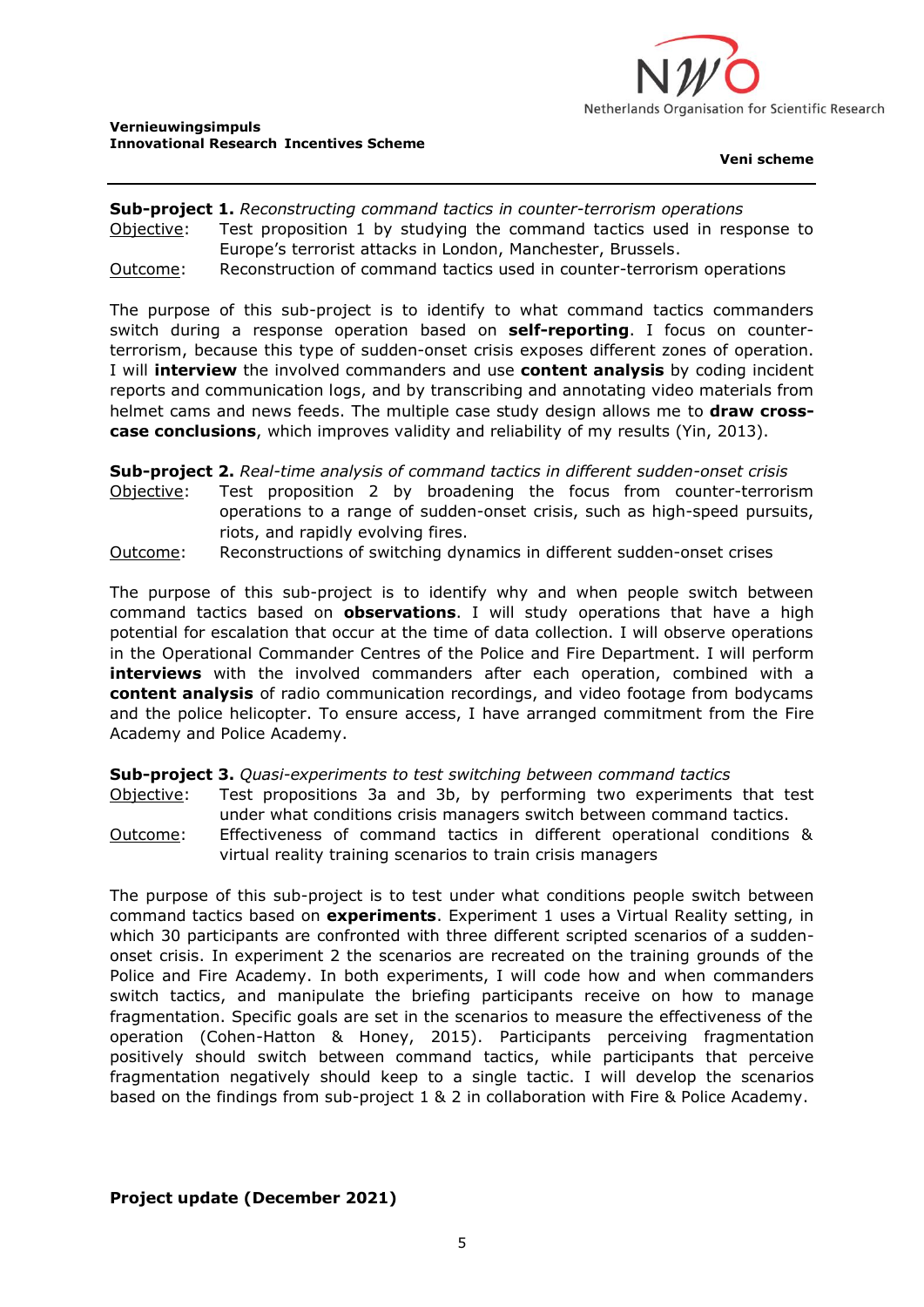

#### **Veni scheme**

The main model in the project has been developed and theorized in a paper in *Human Relations* on police pursuits (Schakel & Wolbers, 2021). In this paper I theorize how fastresponse organizations excel in mounting swift and coordinated responses to unexpected events. There are a multitude of conflicting explanations why these organizations excel. These range from acknowledging the strengths of centralized command and control structures, towards stressing the importance of decentralized, improvised action. Though this dichotomy is derived from studies offering either structure or action-based explanations, we were able to reconcile these insights by looking into the process of how fast-responders organize themselves during an unfolding crisis. We analyzed 15 highspeed police pursuits crossing multiple administrative units and jurisdictions, and interviewed and observed officers at work in multiple operations centers, police cars, and helicopters. Our analysis uncovered that fast-responders regularly transition between designed, frontline, and partitioned modes of organizing, each characterized by practices that shape command, allocation, and information sharing. Success and failure are rooted in the ability of the responders to adapt their mode of organizing by tacking back and forth between these practices. Based on our findings, we constructed a process model that provides a deeper understanding of fast- response organizing that informs future studies on organizing in extreme contexts.

The first study resulted in a number of publications on the Utrecht terrorist attack (Wolbers, 2021; Wolbers, 2020a; Wolbers, 2020b). On Monday morning March 18, 2019 a terrorist opened fire inside a tram in the middle of the city of Utrecht. A key challenge in the Utrecht attack was making sense of the situation and organizing a coherent response in a distributed command and control structure. This is a recurrent challenge in crisis management. As command structures expand, sensemaking becomes distributed when groups at different locations develop partial images of a complex environment. While most sensemaking studies focus on how specific groups attempt to collectively construct a plausible representation of the situation, few accounts of distributed sensemaking have appeared. I explain how crisis managers made sense of the volatile situation across different command structures. Twenty-five crisis managers from different teams were interviewed by making use of the critical decision methodology. The analysis points to five factors that influence the quality of distributed sensemaking: type of interdependence, sensitivity to operations, plausibility, hierarchy, and identity. It signals that updating one's sensemaking does not only require noticing discrepant cues but is especially related to key social-cognitive and organizational processes that stimulate doubt, questioning, and a plurality of perspectives.

In a broader sense, the Veni project allowed me to work on theoretical development in the field of crisis and disaster management in a number of conceptual papers as data collection was impeded during Covid-19 (Wolbers & Boersma, 2018; Boersma et al., 2019; Boersma & Wolbers, 2021; Kuipers & Wolbers, 2021; Wolbers et al., 2021; Boersma et al., 2021). In preparation for project 2 & 3, empirical papers on command tactics and information sharing have been published (Treurniet & Wolbers, 2021). In addition, a professional report for the WODC conceptually develops and assess the effectiveness of Dutch crisis management (Lakerveld et al., 2020).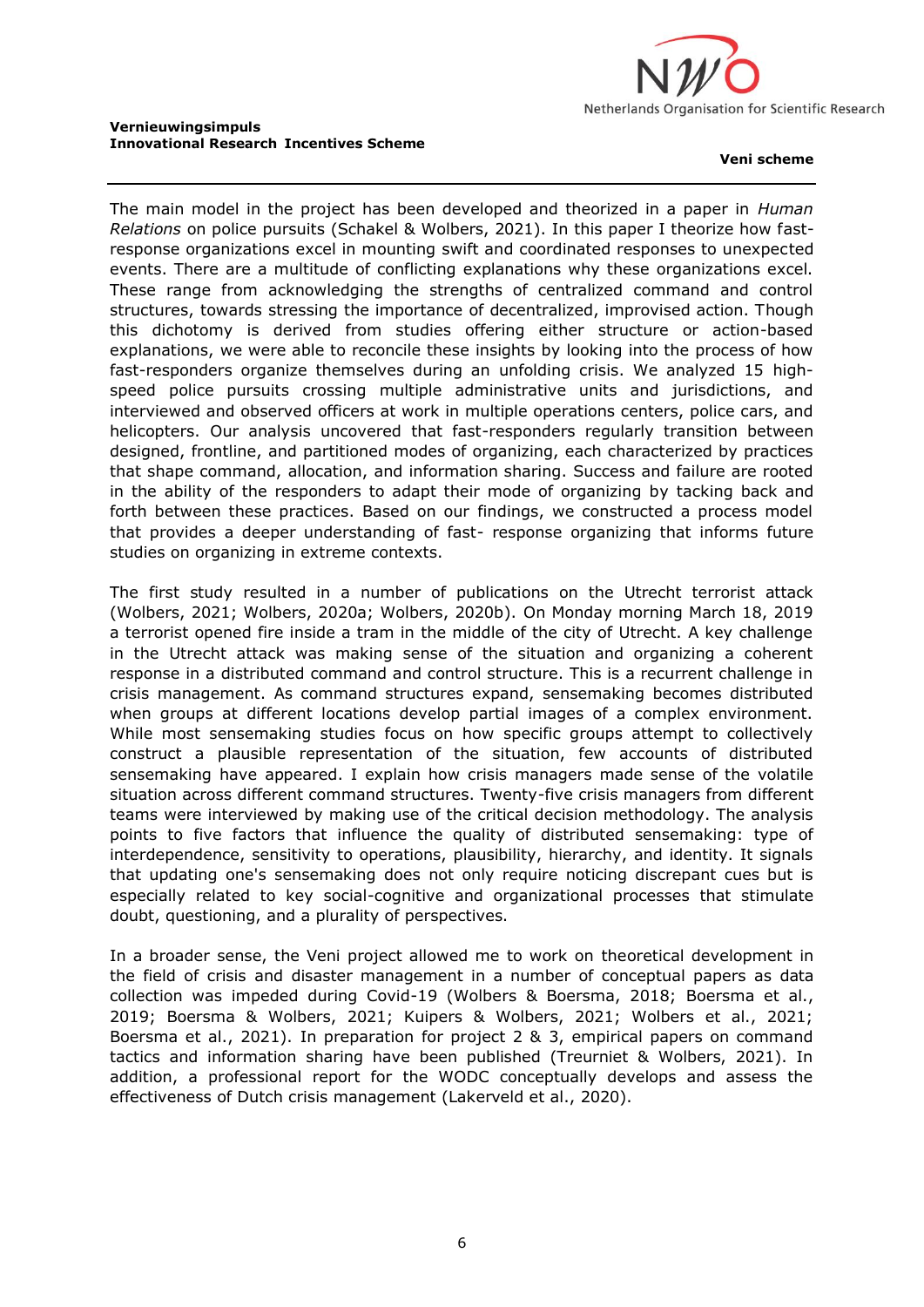

#### **References**

- Boersma, K., Wolbers, J., & Wagenaar, P. (2010). Organizing emergent safety organizations: The travelling of the concept 'netcentric work' in the Dutch safety sector. In ISCRAM. *Proceedings of the 7th International ISCRAM Conference* – Seattle, USA, May 2010
- Boersma, K., Wagenaar, P., & Wolbers, J. (2012). Negotiating the 'Trading Zone'. Creating a Shared Information Infrastructure in the Dutch Public Safety Sector. *Journal of Homeland Security and Emergency Management*, *9*(2).
- Boersma, F.K., Comfort, L.K., Groenendaal, J., & Wolbers, J. (2014) Editorial: Incident Command Systems: A Dynamic Tension among Goals, Rules and Practice, *Journal of Contingencies and Crisis Management*, *22*(1), 1-4
- Boersma, F. K., Ferguson, J. E., Mulder, F., & Wolbers, J. (2016). *Humanitarian response coordination and cooperation in Nepal. Coping with challenges and dilemmas*. Amsterdam: Vrije Universiteit Amsterdam.
- Boersma, K., Diks, D., Ferguson, J., & Wolbers, J. (2019). From reactive to proactive use of social media in emergency response: A critical discussion of the Twitcident Project. In *Emergency and Disaster Management: Concepts, Methodologies, Tools, and Applications* (pp. 602-618). IGI Global.
- Boersma, K., & Wolbers, J. (2021). Foundations of Responsive Crisis Management: Institutional Design and Information. In *Oxford Research Encyclopedia of Politics*.
- Boersma, K., Ferguson, J., Groenewegen, P., & Wolbers, J. (2021). The dynamics of power in disaster response networks. *Risk, Hazards & Crisis in Public Policy*.
- Boin, A., 't Hart, P., Stern, E., & Sundelius, B. (2017). *The politics of crisis management: Public leadership under pressure*. Second Edition. Cambridge University Press.
- Boin, A., Comfort, L. K., & Demchak, C. C. 2010. The rise of resilience. In: L. K. Comfort, A. Boin & C. C. Demchak (Eds.), Designing resilience: Preparing for extreme events, 1–12). Pittsburgh, PA: University of Pittsburgh Press.
- Cohen-Hatton, S. R., & Honey, R. C. (2015). Goal-oriented training affects decisionmaking processes in virtual and simulated fire and rescue environments. *Journal of experimental psychology: applied*, *21*(4), 395-406.
- Comfort, L. K., Boin, A., & Demchak, C. C. (2010). *Designing resilience: Preparing for extreme events*. University of Pittsburgh Press.
- Cornelissen, J. P., Mantere, S., & Vaara, E. (2014). The contraction of meaning: The combined effect of communication, emotions, and materiality on sensemaking in the Stockwell shooting. *Journal of Management Studies*, *51*(5), 699-736.
- Cowper, T. J. (2000). The myth of the "military model" of leadership in law enforcement. *Police Quarterly*, *3*(3), 228-246.
- Drabek, T. E. (1985). Managing the emergency response. *Public Administration Review*, *45*(s1), 85-92.
- Edwards, S. J. (2005). *Swarming and the Future of Warfare*. RAND Corporation, Santa Monica, California.
- Jensen, J., & Thompson, S. (2016). The incident command system: a literature review. *Disasters*, *40*(1), 158-182.
- Kendra, J. M., & Wachtendorf, T. (2003). Elements of resilience after the world trade center disaster: reconstituting New York City's Emergency Operations Centre. *Disasters*, *27*(1), 37-53.
- Kuipers, S., & Wolbers, J. (2021). Organizational and institutional crisis management. *Oxford Research Encyclopedia of Politics*.
- Lakerveld, J., Wolbers, J., Zonneveld, A., Matthys, J., & Akerboom, M. (2020). State of the Art Crisisbeheersing-fase 2.
- Noori, N. S., Wolbers, J., Boersma, K., & Vilasís-Cardona, X. (2016). A Dynamic Perspective of Emerging Coordination Clusters in Crisis Response Networks. In *ISCRAM*. Proceedings of the ISCRAM 2016 Conference – Rio de Janeiro, Brazil,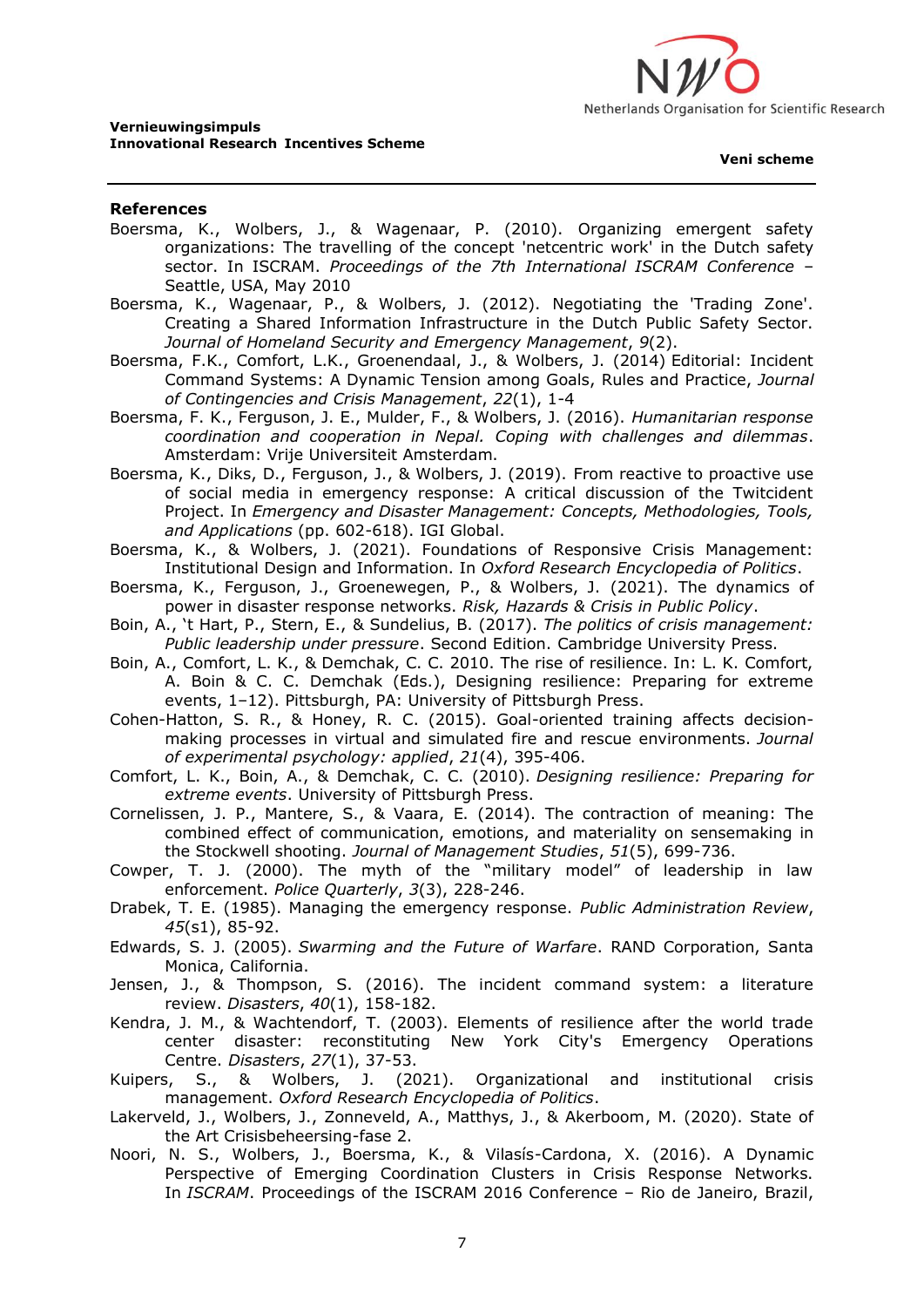

May 2016 Tapia, Antunes, Bañuls, Moore and Porto de Albuquerque, eds.

- Maitlis, S., & Sonenshein, S. (2010). Sensemaking in crisis and change: Inspiration and insights from Weick (1988). *Journal of Management Studies*, 47(3), 551-580.
- Mendonca, D., & Wallace, W. A. (2004). Studying organizationally-situated improvisation in response to extreme events. *International Journal of Mass Emergencies and Disasters*, *22*(2), 5-30.

Mulder, F., Ferguson, J., Groenewegen, P., Boersma, K., & Wolbers, J. (2016). Questioning Big Data: Crowdsourcing crisis data towards an inclusive humanitarian response. *Big Data & Society*, *3*(2), DOI:2053951716662054.

Quarantelli, E. L. (1993). Community crises: An exploratory comparison of the characteristics and consequences of disasters and riots. *Journal of Contingencies and Crisis Management*, *1*(2), 67-78.

Quarantelli, E. L. (1997). Problematical aspects of the information and communication revolution for disaster planning and research: Ten non-technical issues and questions. *Disaster Prevention and Management*, *6*(2), 94-106.

- Quarantelli, E. L. (1988). Disaster crisis management: A summary of research findings. *Journal of management studies*, *25*(4), 373-385.
- Rimstad, R., & Sollid, S. J. (2015). A retrospective observational study of medical incident command and decision-making in the 2011 Oslo bombing. *International journal of emergency medicine*, *8*(4), 1-104.

Roux-Dufort, C. (2016). Delving into the roots of crises: The genealogy of surprise. In: A. Schwarz, M. W. Seeger & C. Auer (Eds.), *The handbook of international crisis communication research*: 24–33. West Sussex, United Kingdom: Wiley.

Schakel, J. K., & Wolbers, J. (2021). To the edge and beyond: How fast-response organizations adapt in rapidly changing crisis situations. *Human Relations*, *74*(3), 405-436.

Schmidt, A., Wolbers, J., Ferguson, J., & Boersma, K. (2018). Are you Ready2Help? Conceptualizing the management of online and onsite volunteer convergence. *Journal of Contingencies and Crisis Management*, *26*(3), 338-349.

Treurniet, W., & Wolbers, J. (2021). Codifying a crisis: Progressing from information sharing to distributed decision‐making. *Journal of Contingencies and Crisis Management*, *29*(1), 23-35.

Treurniet, W., Messemaker, M., Wolbers, J., & Boersma, F. K. (2015). Shaping the societal impact of emergencies: striking a balance between control and cooperation. *International Journal of Emergency Services, 4*(1)*,* 129-151.

Van der Vegt, G. S., Essens, P., Wahlström, M., & George, G. (2015). Managing risk and resilience. *Academy of Management Journal*, *58*(4), 971-980.

Waugh, W. L., & Streib, G. (2006). Collaboration and leadership for effective emergency management. *Public Administration Review*, *66*(1), 131-140.

Williams, T. A., Gruber, D. A., Sutcliffe, K. M., Shepherd, D. A., & Zhao, E. Y. (2017). Organizational Response to Adversity: Fusing Crisis Management and Resilience Research Streams. *Academy of Management Annals*, *11*(2), 733-769.

Weick, K. E. (1993). The collapse of sensemaking in organizations: The Mann Gulch disaster. *Administrative Science Quarterly*, *38*(4), 628-652.

- Weick, K. E. (1995). *Sensemaking in Organizations*, Sage Publications Incorporated, Thousand Oaks, California.
- Wolbers, J., & Boersma, K. (2013). The Common Operational Picture as collective sensemaking, *Journal of Contingencies and Crisis Management*, *21*(4), 186-199.
- Wolbers, J., Groenewegen, P., Molle, J., & Bim, J. (2013) Incorporating Time Dynamics in the analysis of Social Networks in Emergency Management, *Journal of Homeland Security and Emergency Management*, *10*(2), 1-31
- Wolbers, J. (2016) *Drawing the Line. Cross-Boundary Coordination Processes in Emergency Management*, Ridderprint, the Netherlands.
- Wolbers, J. (2016). Enhancing network centric operations doctrine to support civil